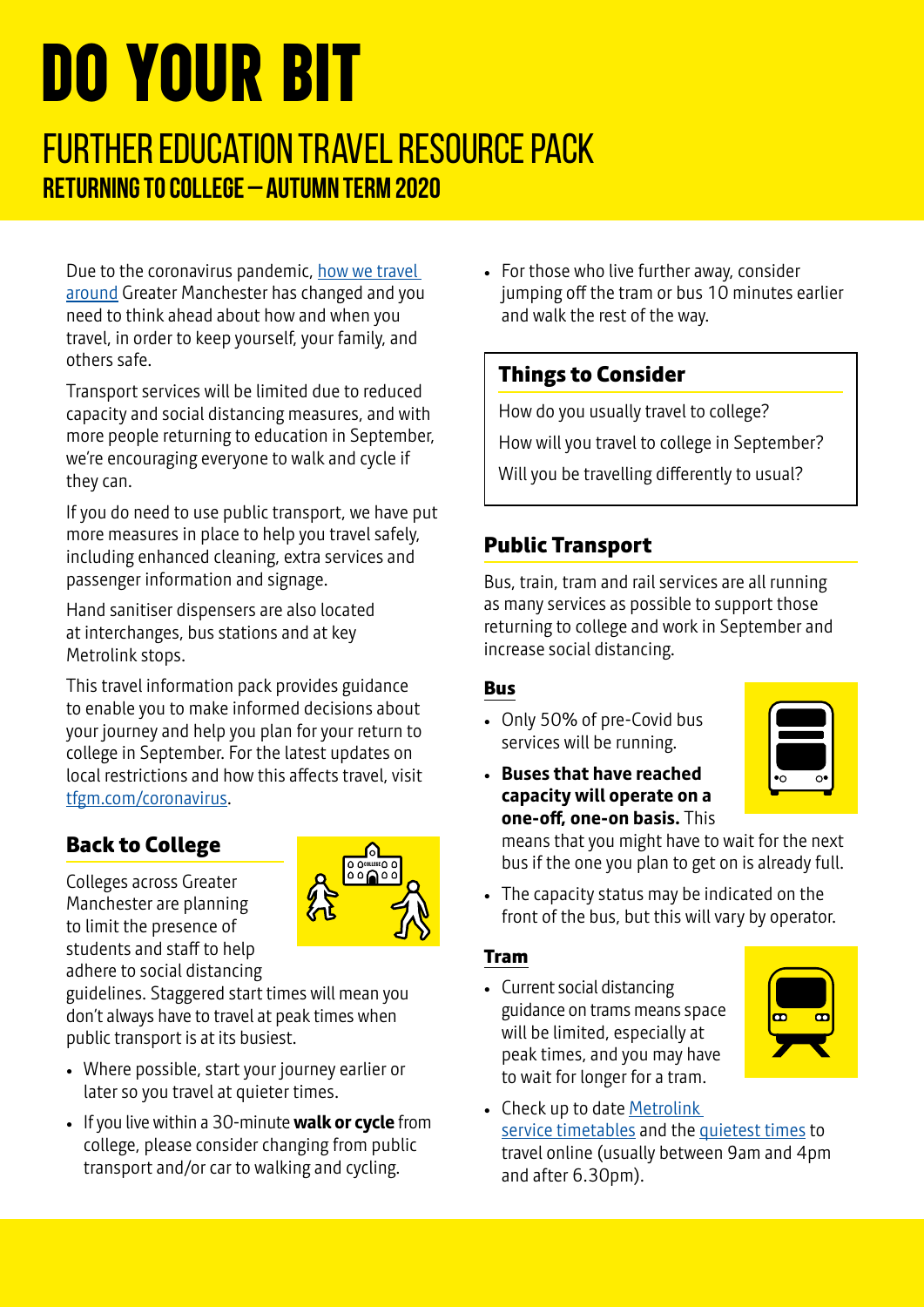# **DO YOUR BIT** FURTHER EDUCATION TRAVEL RESOURCE PACK RETURNING TO COLLEGE – AUTUMN TERM 2020 **Returning to College – Autumn term 2020**

#### **Train**

• Purchase your [ticket online](https://ojp.nationalrail.co.uk/service/planjourney/search) or via your smartphone and pay by contactless (where available).



- Before you travel, check train [times](https://www.nationalrail.co.uk) as these may have changed.
- If you're intending to take the final train of the day, buy your ticket in advance to ensure there is enough space for you to board.

#### **Ticketing**

Please **buy prepaid tickets or use contactless payment** where possible.



- If you can't use contactless or buy tickets online, **make sure you have the exact change for your fare.** Some bus operators have introduced an 'exact change only' policy; **no change will be given to anyone not paying the exact amount.**
- Bus operators have a range of smart products readily available that remove the need for cash handling on public transport. Visit **TfGM** for more information.

[Our Pass](https://ourpass.co.uk) is a membership scheme for young people who live in Greater Manchester, 16 to 18-year olds can receive free bus travel across GM on most local buses.

For a one-off fee of £10 you will receive an Our Pass card that allows you to get where you want to go, no tickets, no hassle.

- Members get half-price off-peak 1 day and weekend travelcards on Metrolink.
- Membership also unlocks exclusive experiences, discounts and special offers.

[Scholar's permit](https://tfgm.com/tickets-and-passes/scholars-pass) If you're aged between 16 to 19, you can pay for child fares on buses, trams and trains in Greater Manchester for your travel to school or college. To qualify you must:

- Be in full-time education at school or further education college.
- Live in Greater Manchester.
- Not have any other free or concessionary travel permit from TfGM or your local council.

The permit runs from the start of September to the end of the academic year (31 July) and you can only use the permit in term-time (Mon-Fri up to 9pm).

[Download an application form](https://assets.ctfassets.net/nv7y93idf4jq/m0yBvT2ePI2O68oC8WEaE/e9be7a4fd116d5f9738e62788b48d446/15-1204-Scholars-Concess-Permit-App.pdf) and apply for a Scholar's permit by post, or at a TfGM Travelshop.

[Discounted rail fares](https://www.16-25railcard.co.uk) for 16 to 25's – get 1/3 off many standard rail journeys:

- Get your railcard online or over the phone (where possible).
- Buy your discounted train tickets.
- Have your railcard with you when you travel.

#### **Be Prepared**

In order to minimise the impact on your journey, you should:

- Plan ahead [choose how and when you travel](https://tfgm.com/coronavirus/travel-options).
- Set off earlier.
- Avoid the busiest times and routes if possible.
- Check timetables.
- Apply in advance for any passes you need.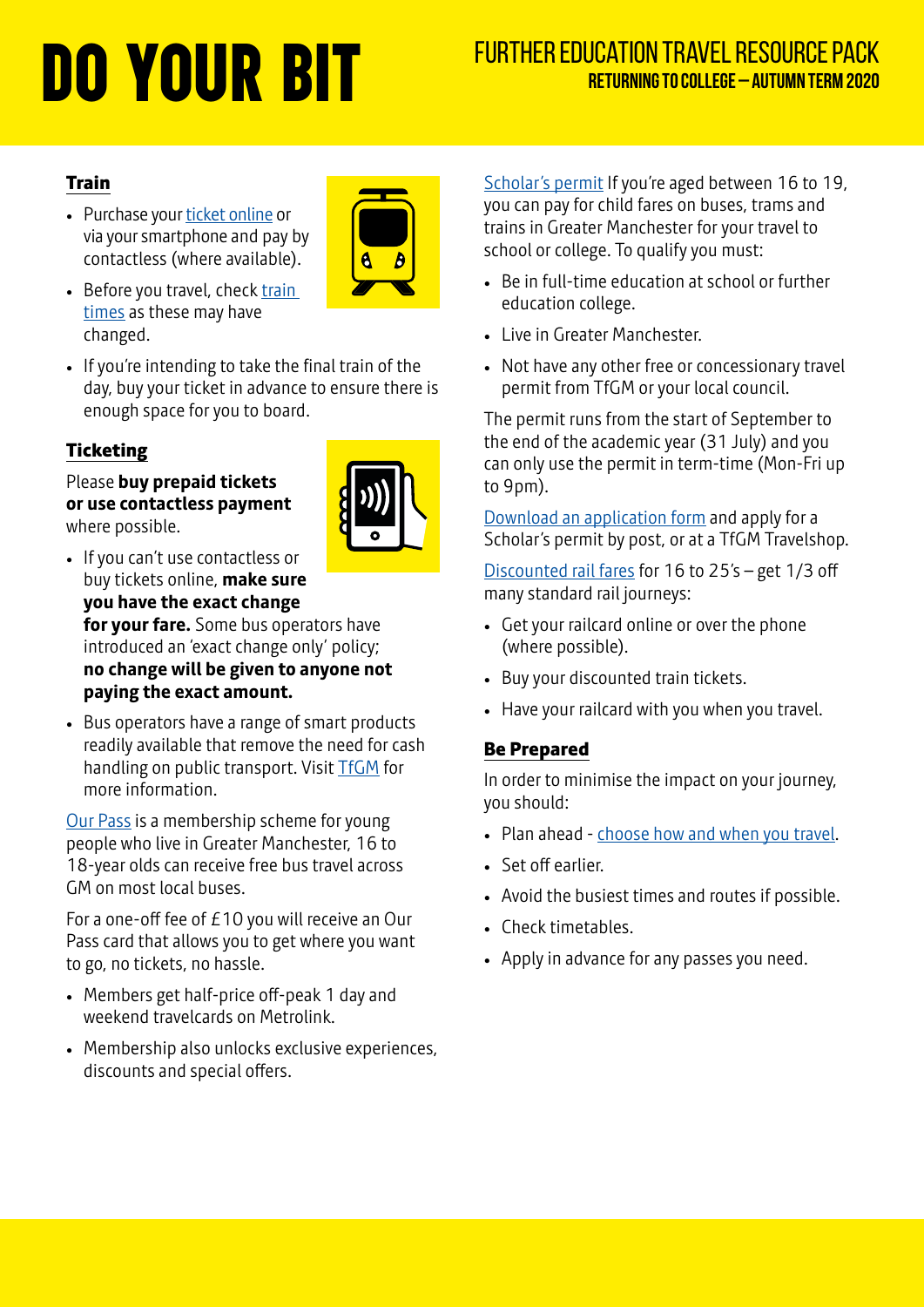# **DO YOUR BIT** FURTHER EDUCATION TRAVEL RESOURCE PACK RETURNING TO COLLEGE – AUTUMN TERM 2020 **Returning to College – Autumn term 2020**

## **Safety**

Please continue to adhere to social distancing and wear a face covering on public transport

Be respectful of others and help to keep everyone safe by:

- Considering other passengers and transport staff and wearing a face covering (anyone aged 11 years and over) when using public transport or inside any transport hub, unless you are exempt.
- If you're not exempt and don't wear a face covering, transport staff or police could stop you from boarding or can ask you to leave a service. You could also be fined  $f100$ .
- Stay safe by following social distancing guidance at stations, platforms and on public transport wherever possible.
- Carry hand sanitiser and wash your hands before and after travelling.
- Do not travel if either you and or anyone in your household are showing symptoms of Covid-19.

It is recommended that families check for [updated](https://tfgm.com/coronavirus/travel-options)  [government guidance](https://tfgm.com/coronavirus/travel-options) regularly as advice may change as and when needed.



## **Walk or Cycle to College**

Can you walk or cycle to college? A walk of 1km takes 15 mins or 5 mins by bike and can help keep you fit

#### **Keep fit and healthy**

Walking and cycling are not only great ways to keep fit and healthy but can also reduce stress, improve productivity and are good for your mental wellbeing.

#### **Free up public transport**

If you live close enough to walk, scoot or cycle to school, please do so to help keep public transport services free for those who really need it.

#### **Save money**

Cycling and walking are **cheap and costeffective** ways to get around.

#### **Great for the environment**

Choosing sustainable travel reduces greenhouse gases that cause climate change and contributes to cleaner air.

#### **Access to a working bike**

- If you're looking for a new bike there are lots of bike shops – independents and national chains to choose from. Here's a [directory of bike shops](https://www.thecyclingexperts.co.uk/find-a-shop/) open across Greater Manchester to get you started.
- For those with a smaller budget, second-hand could be the way to go, and environmentally friendly too! Cycling UK has a [handy guide](https://www.cyclinguk.org/article/cycling-guide/buy-secondhand-bike) on where to look or try these [local suppliers.](https://tfgm.com/cycling/access-to-bikes)

#### **Get Fixed Up!**

If your bike is stuck in the shed and needs a bit of TLC to make it roadworthy, Cycling UK's Get Fixed [Up](https://www.cyclinguk.org/pumpedup/get-fixed-up) scheme is providing pop-up Dr Bike sessions nationwide to help get people's bikes back to working order.



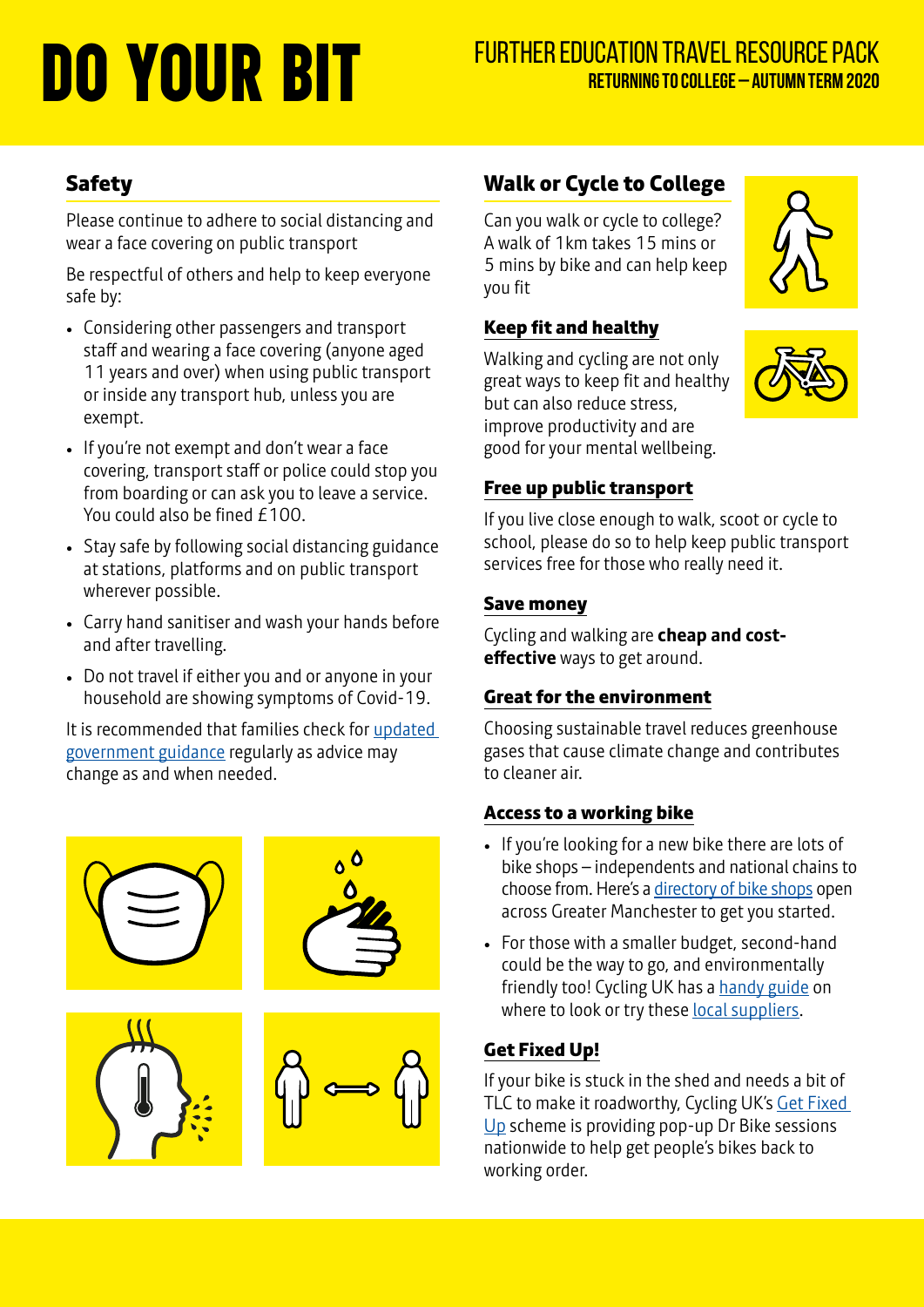The **Fix-your-bike voucher scheme** is available to anyone who has an unused bike in need of a repair, up to the value of £50. The scheme has been hugely popular and all the vouchers in the first batch have been allocated. Keep an eye out for the next lot of vouchers to be released.

#### **Cycle with Confidence!**

Everyone can learn how to ride a bike.

- TfGM offers free one-to-one and family cycle [confidence training sessions](https://tfgm.com/cycling/confidence) across Greater Manchester.
- Cycling UK's video showing how to teach an [adult to cycle.](https://www.cyclinguk.org/teachingadults)
- Learn to Ride one-to-one sessions at [Nationwide Cycling Academy.](https://www.ncagb.co.uk/adult-learn-to-ride-1-2-1/)
- [Bikeability cycle training programme](https://bikeability.org.uk/bikeability-training/) available across the UK.

#### **Be Prepared!**

Plan ahead and work out your walking route beforehand so you know how long it's going to take you, using websites such as [https://www.](https://www.google.co.uk/maps) [google.co.uk/maps](https://www.google.co.uk/maps).

There's also some great walking and cycling maps on other websites

#### **Safe Streets Save Lives**

Through lockdown the number of journeys made by bike has increased to an estimated one million cycle trips being made each week.

The #SafeStreetsSaveLives campaign is supporting social distancing during coronavirus lockdown and recovery. We're creating safe space along major routes for the increasing number of people walk and cycle.

So far, a number of protected safe routes have been implemented which could be used to commute to school by bike.

You can find out what is happening in your area by visiting **tfgm.com/safestreets** 

- [TfGM Walking maps](https://tfgm.com/cycling-and-walking/walking-maps) and [cycle-friendly routes](https://tfgm.com/cycling/maps).
- [Cycle Streets journey planner](https://www.cyclestreets.net) can help you plan cycle routes, choosing the quietest streets away from busy roads. Or use their new mobile [phone app.](https://www.cyclestreets.net/mobile/)

## **Car Travel**

With more people returning to school, college and work in September, local centres around the college are likely to see



an increase in traffic. By parking away from the college, you will be helping to reduce congestion and reduce air pollution.

#### **If you need to drive, please switch off your engine when stationary**

Many drivers don't realise that turning off an engine and then restarting it can cause **less** pollution than letting it run – **and it also uses less fuel**.

#### **Car Sharing**

You should try not to share a vehicle with those outside your household or support bubble. If you need to do this, try to:

- share the transport with the same people each time
- keep to small groups of people at any one time
- open windows for ventilation
- travel side by side or behind other people, rather than facing them, where seating arrangements allow
- face away from each other
- consider seating arrangements to maximise distance between people in the vehicle
- clean your car between journeys using standard cleaning products - make sure you clean door handles and other areas that people may touch
- ask the driver and passengers to wear a face [covering](https://www.gov.uk/guidance/coronavirus-covid-19-safer-travel-guidance-for-passengers#face-coverings)